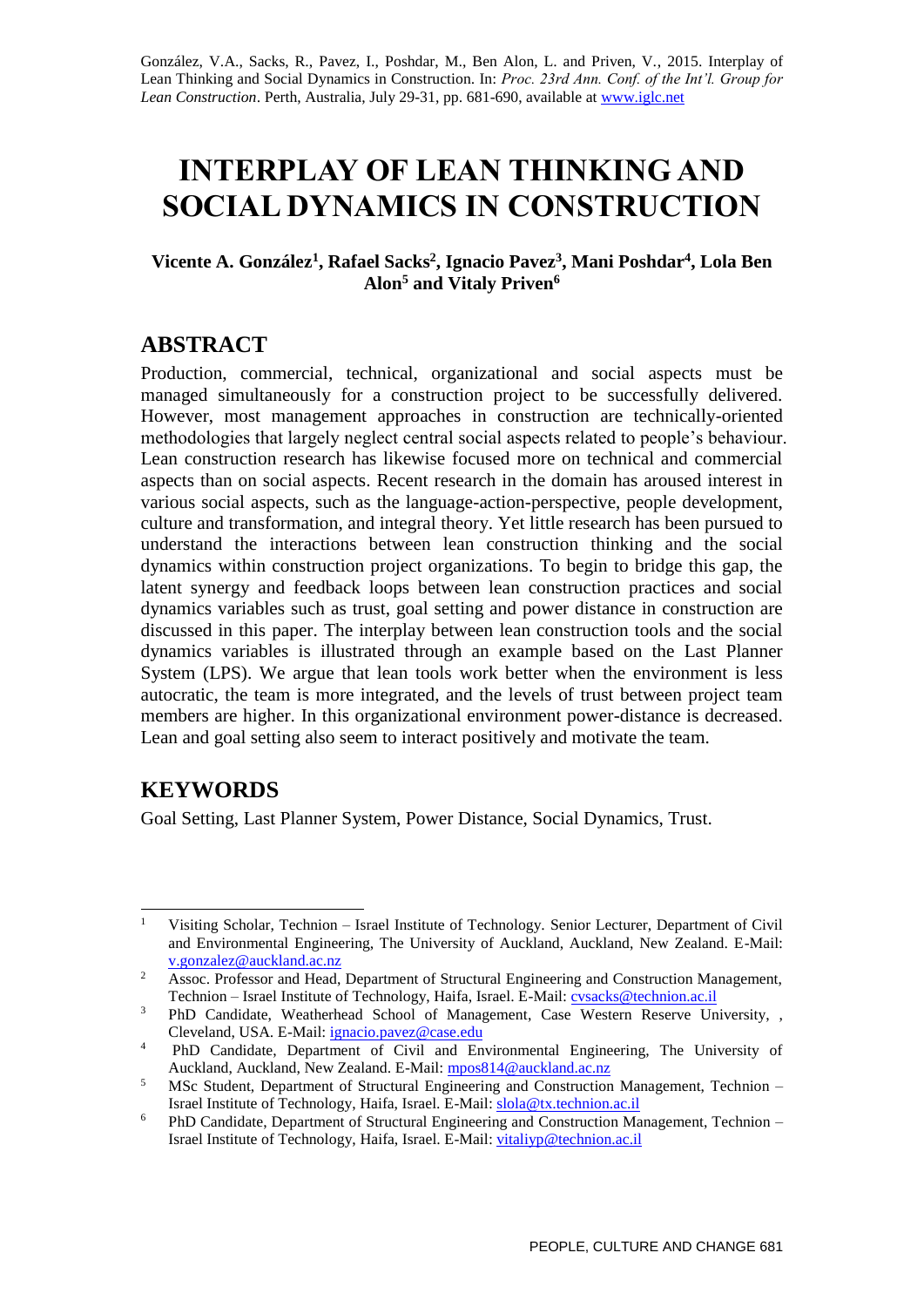# **INTRODUCTION**

Projects in construction take place under dynamic and unsteady site conditions, with considerable levels of uncertainty. They are conducted by temporary organizations and executed in provisional production facilities (Koskela, 2000; González and Alarcón, 2010). Two different, but symbiotic aspects emerge from this characterization. Construction can be understood as: (i) a production process (Koskela, 2000), and (ii) a social process (Hill, 1995). Thus, both production and social aspects should be managed simultaneously for a project to be successfully delivered. However, most management approaches in construction are technicallyoriented methodologies focused on project and contract management, neglecting central social aspects related to peoples' behaviour both in individual and collective domains (Pavez and Alarcón, 2007). Disputes and conflicts (Cheung and Yiu, 2006), industry fragmentation, highly hierarchical organizations (Emmitt and Gorse, 2009), and lack of communication and trust (Palacios, Gonzalez and Alarcón, 2013), among others, are symptoms that construction does not account much for its social issues, which in turn negatively affect its production performance.

On the other hand, a shift towards people-based managerial approaches has been widely acknowledged by new management philosophies and every type of innovation involving changes in organizational practices (Kofman, 2008). Lean thinking has been an influential force to shape modern manufacturing organizations towards value and people-centred organizations (Womack and Jones, 1996). As a management philosophy, lean thinking has proved capable of improving the performance of firms and organizations, via a suitable implementation of tools and processes (Womack and Jones, 1996). In order to achieve excellent results, lean organizations require not only effective implementation of business purposes and processes, but also teams led by responsible people to carry them out (Womack, 2006). Lean thinking pays much attention to the social mechanisms of organizations, which help develop and empower people, promoting understanding of people's motivations (Liker, 2004).

Lean thinking has been applied systematically to construction over 20 years (Alarcón et al., 2005), but implementation has largely focused on technical aspects rather than on the human and social aspects of projects (Pavez and Alarcón, 2007). Notwithstanding research of various social issues, such as the language-action perspective (Macomber and Howell, 2003), people development (Pavez and Alarcón, 2007), culture and transformation (Alarcón et al., 2006), and integral theory (Pavez, González and Alarcón, 2010), little research has been undertaken to understand the interactions between lean thinking and the social behaviour in a construction organization. A better understanding of the interplay between lean thinking and social dynamics in construction is needed.

Social dynamics refers to the resulting behaviour of groups from the interactions of its individual members and the analysis of the connections between individual interactions and group level behaviours. Social dynamics assumes that individuals are influenced by one another's behaviour and is concerned with changes over time emphasizing the role of feedbacks (Durlauf and Young, 2001). A better understanding on how lean thinking and social dynamics interact within construction organizations is required to identify what are the most influential social drivers to support smooth implementation of lean thinking. In turn, more effective strategies can be designed to help construction organizations to become lean organizations.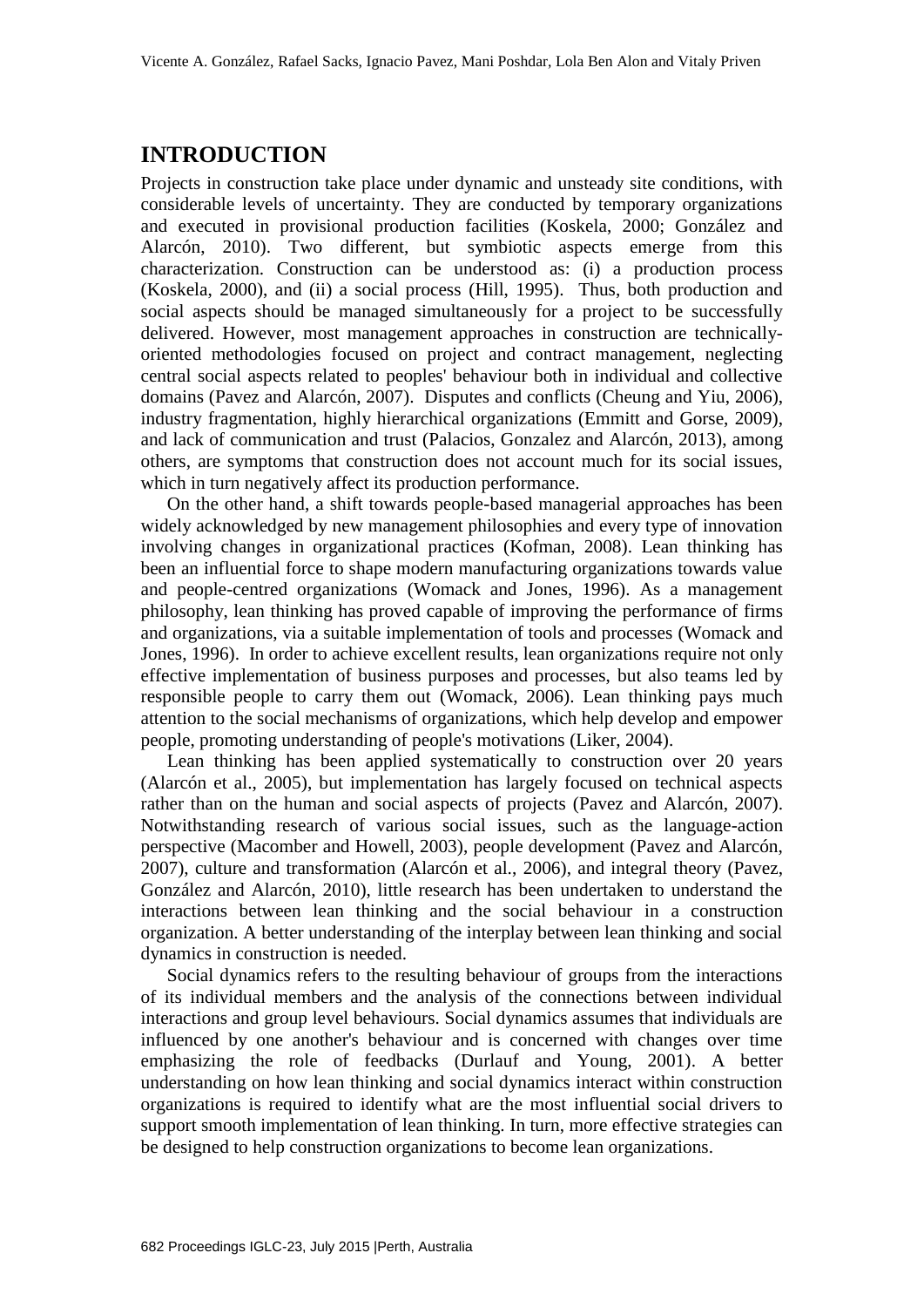The goal of this work was to explore the latent synergy and feedback loops between lean thinking and social dynamics variables such as trust, goal setting and power distance in construction. To do so, we theoretically characterize the relationship between different organizational, decision-making and management structures, and social dynamics. An example with the Last Planner System (LPS) was modelled to illustrate the theoretical interplay between lean tools in construction and the social dynamics variables. The next sections will discuss the social dynamics variables studied, the characterization of social dynamics in traditional and lean organizations, and the conceptual modelling framework using the LPS example.

### **SOCIAL DYNAMICS VARIABLES**

Numerous social dynamic variables of construction organization are affected when lean tools are used (Pavez and González, 2012). We focus on three specific social dynamics variables: trust, goal setting and power distance.

People depend on others in various ways to accomplish their personal and organizational goals. There is an inherent risk that could be reduced if people trusted each other. Based on the relationship between risk and trust, Mayer, Davis and Schoorman (1995) proposed one of the most used operational definitions of trust in management research: *"the willingness of a party to be vulnerable to the actions of another party based on the expectation that the other will perform a particular action important to the trustor, irrespective of the ability to monitor or control that other party*" (p. 712). In general, a trustor will be willing to be vulnerable to another party based both on the trustor's propensity to trust other people in general, and on the trustor's perception that the particular trustee is trustworthy. In this regard, Mayer, Davis and Schoorman (1995) posed that: trustworthiness is comprised by three factors: ability, benevolence, and integrity.

The goal setting theory is one of the most widely used motivational theories. There is an underlying assumption that as behaviour reflects conscious goals and intentions, employees' efforts and performance in organizations will be influenced by the goals assigned to, or selected by, these employees. Therefore, goal setting theory states that the performance of a team will be high if the related goals are difficult, specific and attainable (Steel and König, 2006).

Power distance refers to how power is distributed in organizations and how people pertaining to a specific culture perceive power relationships (superior – subordinate). It also can be understood as an opposite force to trust and defined as the degree of centralization of authority and autocratic leadership (Hofstede et al., 1990). People belonging to high power distance cultures easily accept that power is distributed unequally and believe that the relationship between superior – subordinate is one of dependence. In contrast, people in low power distance cultures question authority, expect at least some level of participation in decisions, and perceive the relationship between superior – subordinate as one of interdependence (Hofstede et al., 1990).

## **THEORETICAL CHARACTERIZATION OF SOCIAL DYNAMICS IN TRADITIONAL AND LEAN CONSTRUCTION ORGANIZATIONS**

It is argued that the structural features of an organization can shape its social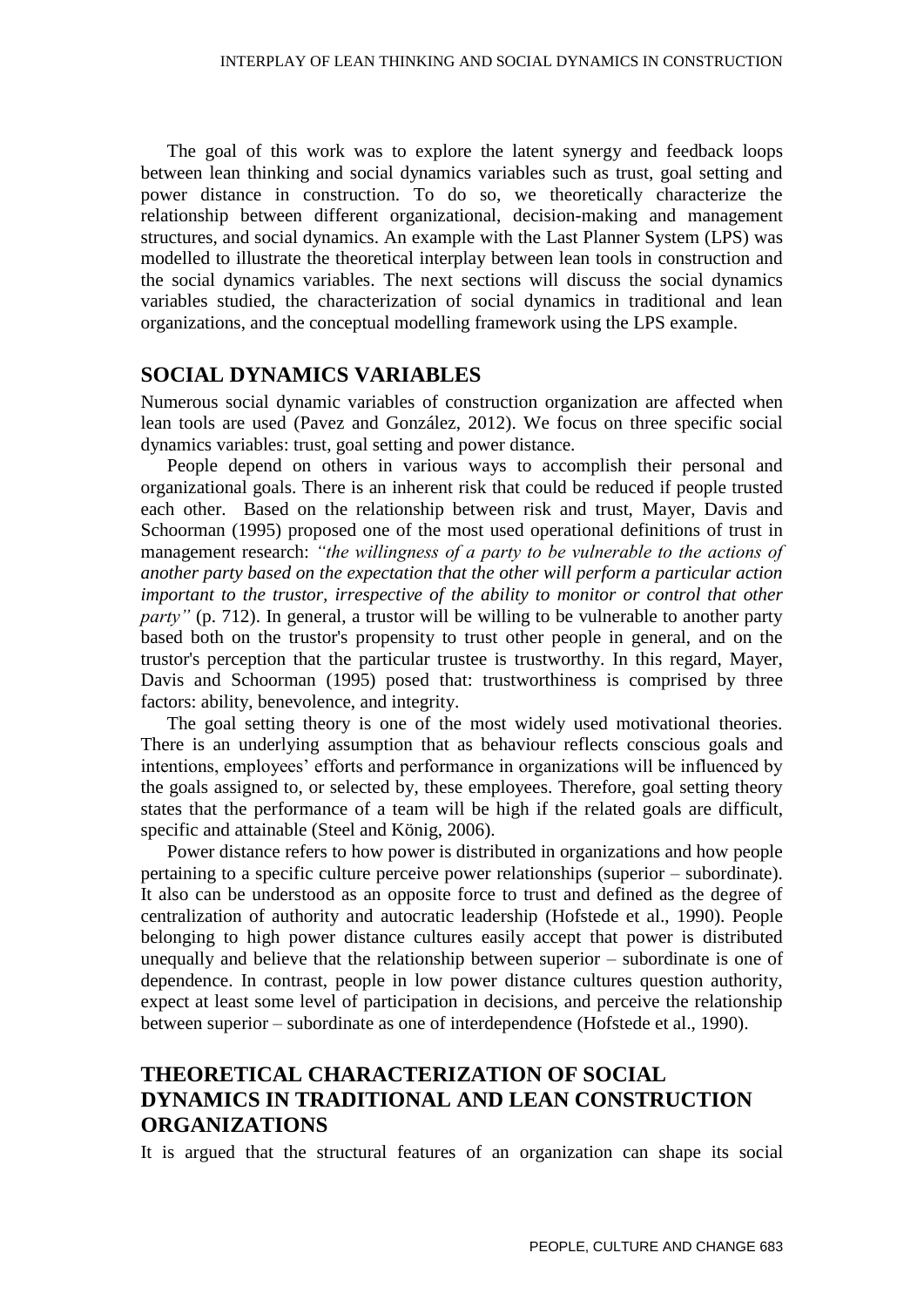dynamics and vice versa. Therefore, a theoretical characterization of this relationship can shed light about what these factors are and how they help to enhance the social performance of construction organizations. In this section, the relationship between different aspects of traditional and lean construction organizations and social dynamics is theoretically characterized using their typical project delivery system, decision-making structure, action workflow and operating system, which are in turn related to the social dynamics variables.

## **RELATIONSHIP AMONG PROJECT DELIVERY, ORGANIZATIONAL STRUCTURE AND OPERATING SYSTEMS**

In Table 1, project delivery system, organizational structure and operating system are characterized for both traditional and lean construction organizations.

| <b>Project Delivery System</b>                                                                                                                                                                                                                                                                                                                                                                                                                                               | <b>Decision-Making</b><br><b>Structure</b>           | <b>Action Workflow</b>                                                                                                                                                                                                                                                                                                                                                                              | <b>Operating</b><br><b>System</b>                                                                            |  |
|------------------------------------------------------------------------------------------------------------------------------------------------------------------------------------------------------------------------------------------------------------------------------------------------------------------------------------------------------------------------------------------------------------------------------------------------------------------------------|------------------------------------------------------|-----------------------------------------------------------------------------------------------------------------------------------------------------------------------------------------------------------------------------------------------------------------------------------------------------------------------------------------------------------------------------------------------------|--------------------------------------------------------------------------------------------------------------|--|
| <b>Traditional Construction Organization</b>                                                                                                                                                                                                                                                                                                                                                                                                                                 |                                                      |                                                                                                                                                                                                                                                                                                                                                                                                     |                                                                                                              |  |
| Silos of responsibility that<br>prevents capability to<br>collaborate (Smith and<br>Rybkowski, 2012).<br>Centralized decision-making,<br>command and control<br>(Alarcón, Harrison and<br>Howell, 2013).<br>Motivating approach:<br>Pressure participants along<br>the critical path to complete<br>work timely and under<br>budget (Alarcón, Harrison<br>and Howell, 2013) and<br>communicate urgency to<br>motivate them to take action<br>(Macomber and Howell,<br>2003). | Centralized<br>(Malone,<br>2003)                     | R requests the completion of a<br>task "x" to P. Hence, P<br>promises the completion of x.<br>Roles R and P are fixed as<br>conversations become<br>essentially directives between<br>R and P. Thus, coordination<br>and negotiations capabilities<br>between agents (R and P) are<br>very limited (Macomber and<br>Howell, 2003; Lichtig, 2006).                                                   | Activity-<br>centered/<br><b>Critical Path</b><br>Method (CPM)<br>(Alarcón,<br>Harrison and<br>Howell, 2013) |  |
| Lean Construction Organization                                                                                                                                                                                                                                                                                                                                                                                                                                               |                                                      |                                                                                                                                                                                                                                                                                                                                                                                                     |                                                                                                              |  |
| High levels of<br>organizational integration<br>and collaboration. Highly<br>shared decision-making<br>(Alarcón, Harrison and<br>Howell, 2013) and<br>decisions by consensus<br>(Lichtig, 2006)<br>Motivating approach: LPD<br>builds on trust and<br>collaboration (Alarcón,<br>Harrison and Howell,<br>2013).                                                                                                                                                              | Decentralized-<br><b>Networked</b><br>(Malone, 2003) | R requests the completion of a task<br>"x" to P or vice versa. Coordination<br>and negotiations usually take place<br>in a highly collaborative<br>environment, in which conversations<br>between R and P represent the<br>basis for the action. Also, roles can<br>be interchangeable, i.e sometimes<br>R can be P and vice versa (Ballard,<br>2000; Macomber and Howell, 2003;<br>Lichtig, 2006). | Flow-<br>centered/<br>Last<br>Planner<br>System<br>(LPS)<br>(Alarcón,<br>Harrison<br>and<br>Howell,<br>2013) |  |

*Table 1: Project Delivery, Organization Structure, and Operating System Characterization.*

The development of construction projects typically embraces three fundamental areas: commercial terms, organizations and an operating system, which are shaped by the cultural and technological attributes of the organization (Thomsen et al., 2009).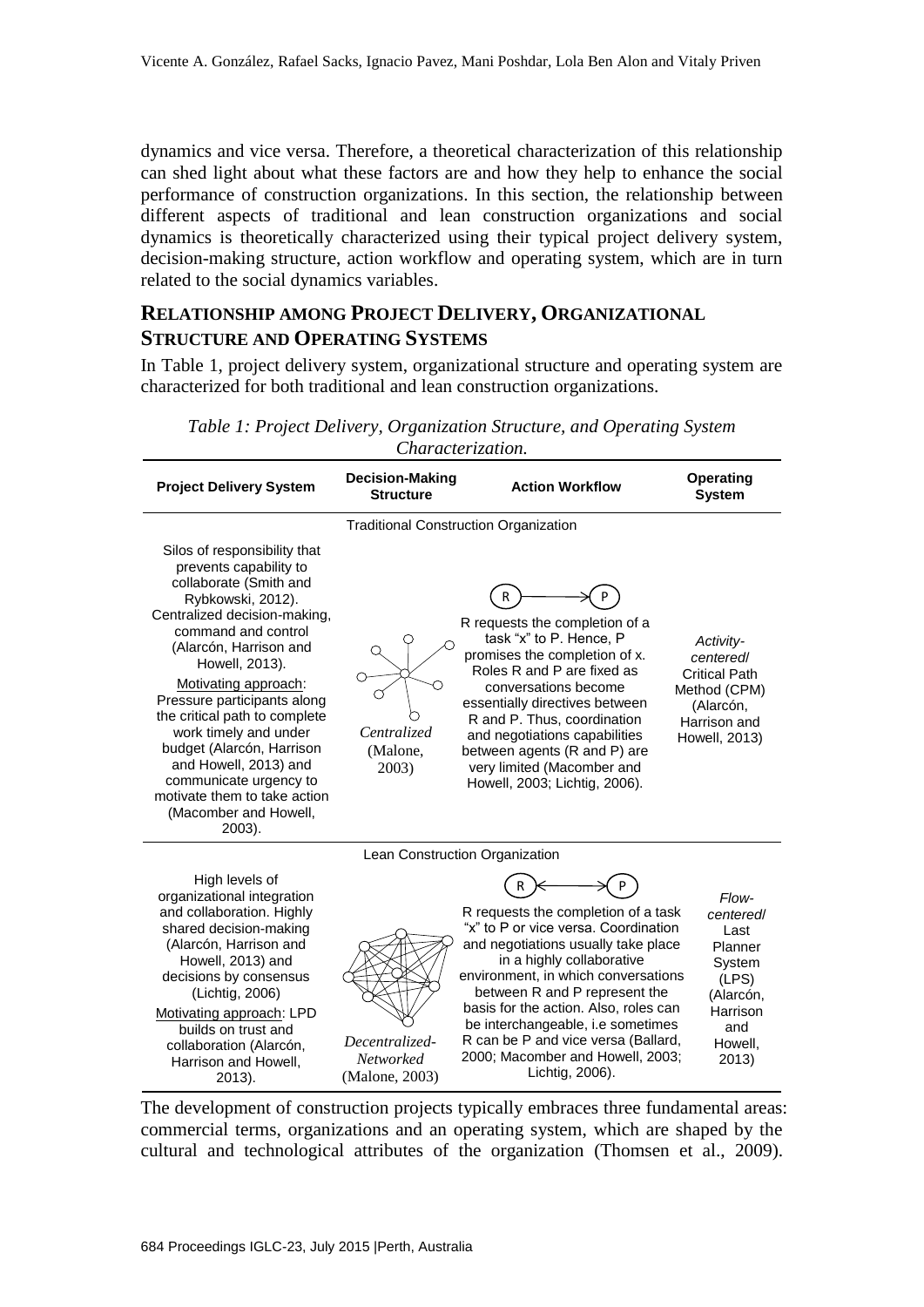Commercial terms are usually characterized by a project delivery system (PDS) (Alarcón, Harrison and Howell, 2013), which represents how participants or "agents" interact at organizational level, converting owner's goals into finished buildings (Chen et al., 2011). The most common traditional project delivery systems (PDS) are Design-Bid-Build (DBB), Design-Build (DB) and Construction Management at Risk (CMR) (Konchar and Sanvido, 1998; Alarcón, Harrison and Howell, 2013). In contrast, Integrated Project Delivery and Lean Project Delivery (LPD) have emerged as alternatives to traditional PDS (Lichtig, 2006). LPD in particular is based on lean thinking principles and tools, early involvement of parties and a collaborative work environment (Lichtig, 2006). In Table 1, the traditional and lean cases are illustrated by DBB and LPD respectively.

Construction organizations are also characterized by their decision-making structure and their action workflow (Table 1). The decision-making structure describes how decisions and communications are distributed within an organization (Malone, 2003). In this regard, organizations can be characterized as independentdecentralized (agents have low needs for communication and interaction as they make decisions independently and are not necessarily connected), centralized (agents have significantly higher communication and interaction needs to make decisions, they are connected to one or few "key" decision-makers, and there is command and control), and decentralized-networked (agents generally require even more communication to make decision than centralized ones, they are fully connected to one another, and they tend to collaborate) (Malone, 2003). Action workflow is an approach based on the language-action perspective (LAP) that helps to understand how agents are coordinated through language in an organization and define what exactly flows between them. Action workflow focuses not on tasks but on the speech acts that constitute these tasks (Kethers and Schoop, 2000). Thus, an organization can be described as a network of commitments (promises) between requestors (R) and performers (P) which also represent the parties or agents of an organization (Macomber and Howell, 2003). The operating system shown in Table 1 can be understood as the way work is managed in a project (Howell, 2010). The traditional operating system is activity-centred, in which the project plan is seen as a network of tasks executed by trades. The main goal is to optimize the project by optimizing the pieces, i.e. each activity (Howell, 2010). The Critical Path Method (CPM) is typically used to plan and control the work under this operating system (Alarcón, Harrison and Howell, 2013). In the lean operating system, a flow-based strategy is used in which predictable and fast-paced workflow is typically achieved through a project conceived as a production system. The main goal is to optimize the project, not the pieces, by making workflow predictable (Howell, 2010). The Last Planner System (LPS), a popular lean production planning and control system, is used by this operating system (Alarcón, Harrison and Howell, 2013).

## **SOCIAL DYNAMICS IN TRADITIONAL AND LEAN ORGANIZATIONS IN CONSTRUCTION**

Table 2 shows the relationship between traditional and lean organizations in construction and the different social dynamics variables studied. As suggested in Table 1, a traditional construction organization can have a DBB as PDS, a centralized decision-making structure, an action workflow between R and P agents represented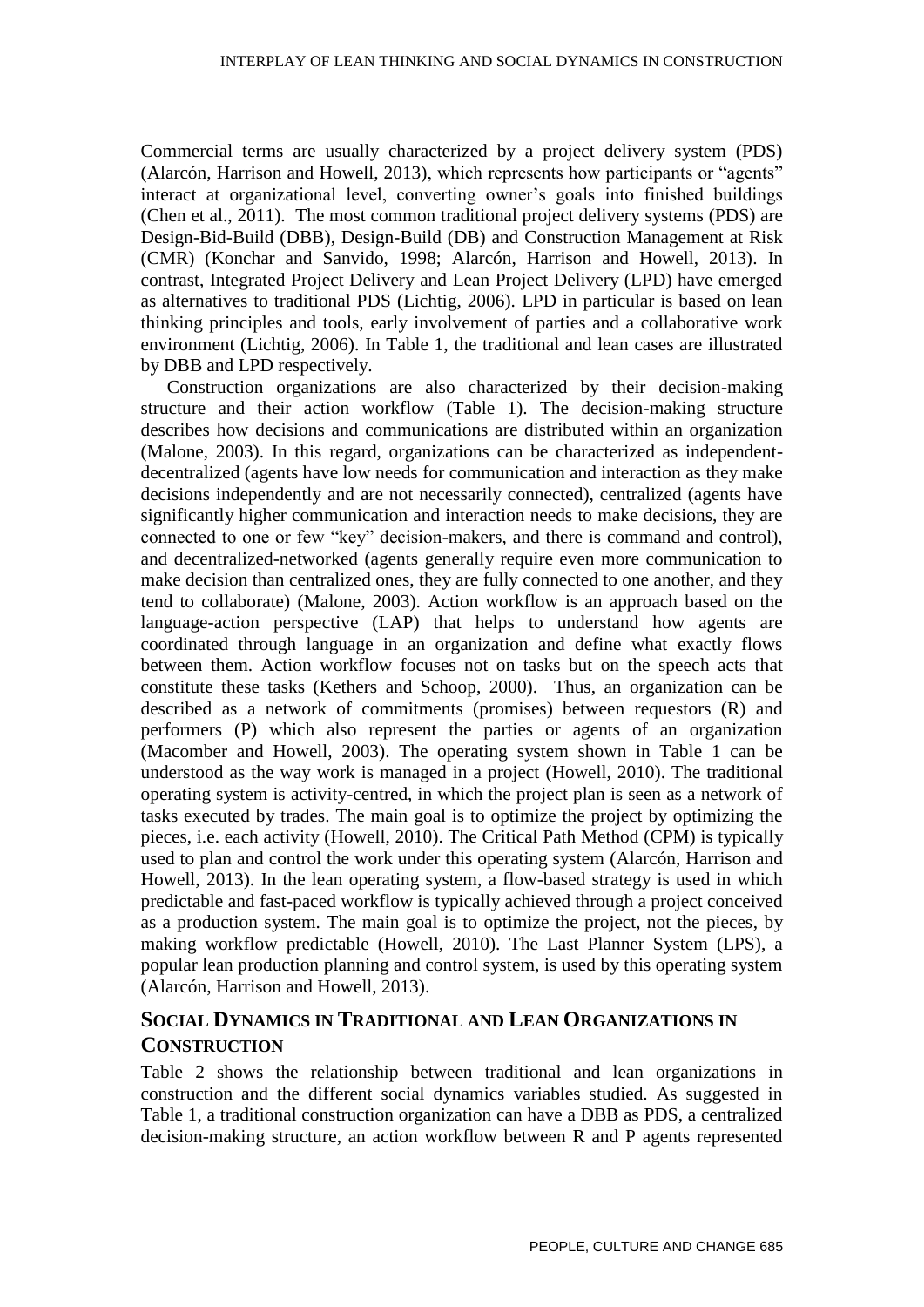by directives, and an activity-centred operating system. A traditional PDS does not necessarily encourage communication and collaboration between the project parties as it defines a contractual and relational framework that is adversarial in nature (Alarcón, Harrison and Howell, 2013; Palacios, Gonzalez and Alarcón, 2013). Conversations within the organization are reduced to requests and directives from R to P. Also, commitments between them are not built up on a reliable basis as an appropriate coordination and negotiation process does not take place (Priven and Sacks, 2015a). In addition, traditional construction organizations commonly have a business environment plagued with claims and litigation (Cheung and Yiu, 2006), which is an indication of a low degree of organizational trust as shown in Table 2. In this type of organization, the centralized authority and decision-making structure along with a low degree of organizational trust suggest unequally distributed power (Priven and Sacks, 2015a), which implies a high degree of power distance. Under a traditional PDS, construction organizations are usually highly disintegrated, hence work related to the development of a project is difficult to coordinate due to existing organizational silos (Alarcón, Harrison and Howell, 2013; Palacios, Gonzalez and Alarcón, 2013). Also, the way in which the operating system works is not very efficient as the trade work typically is planned and controlled using CPM tools (Alarcón, Harrison and Howell, 2013). Thus, they are unable to effectively coordinate different trades and provide clear directives to them of what can be done on-site (Ballard, 2000). Table 2 suggests that the goal setting degree is low as production goals are not very specific, clear or challenging for trades.

|             | <b>Trust Degree</b>                                                                                                                                                                                                                                      | <b>Power Distance Degree</b>                                                                                                                                                                                   | <b>Goal Setting</b><br><b>Degree</b>                                                                                             |
|-------------|----------------------------------------------------------------------------------------------------------------------------------------------------------------------------------------------------------------------------------------------------------|----------------------------------------------------------------------------------------------------------------------------------------------------------------------------------------------------------------|----------------------------------------------------------------------------------------------------------------------------------|
| Traditional | Low<br>Adversarial relationships. Limited<br>collaboration and communication.<br>Unreliable commitments (Smith and<br>Rybkowski, 2012; Alarcón, Harrison<br>and Howell, 2013; Palacios, Gonzalez<br>and Alarcón, 2013; Priven and Sacks,<br>2015a).      | High<br>Unequally distributed power<br>and centralized authority<br>(Pavez and González, 2012;<br>Alarcón, Harrison and<br>Howell, 2013; Palacios,<br>Gonzalez and Alarcón, 2013;<br>Priven and Sacks, 2015a). | Low<br>Less clear and/or<br>challenging goals<br>(Pavez and<br>González, 2012).                                                  |
| -ean        | High<br>Highly collaborative and integrated<br>relationships. Enhanced communication<br>Reliable commitments (Smith and<br>Rybkowski, 2012; Alarcón, Harrison<br>and Howell, 2013; Palacios, Gonzalez<br>and Alarcón, 2013; Priven and Sacks,<br>2015a). | Low<br>More evenly distributed<br>power and descentralized-<br>networked organization<br>(Pavez and González, 2012;<br>Alarcón, Harrison and<br>Howell, 2013; Priven and<br>Sacks, 2015a).                     | High<br>Specific and<br>clearly defined<br>goals. More<br>challenging, but<br>achievable goals<br>(Pavez and<br>González, 2012). |

*Table 2: Characterization of Social Dynamics Variables in Traditional and Lean Construction Organizations*

The lean construction organization defined in Table 1 has the LPD as PDS, a decentralized-networked decision making structure, an action workflow between R and P agents represented by two-sided conversations and reliable commitments and a flow-centred operating system. A lean PDS tends to integrate more tightly the different parties of a project, where trust and collaboration are the basis of their relationships (Alarcón, Harrison and Howell, 2013; Palacios, Gonzalez and Alarcón,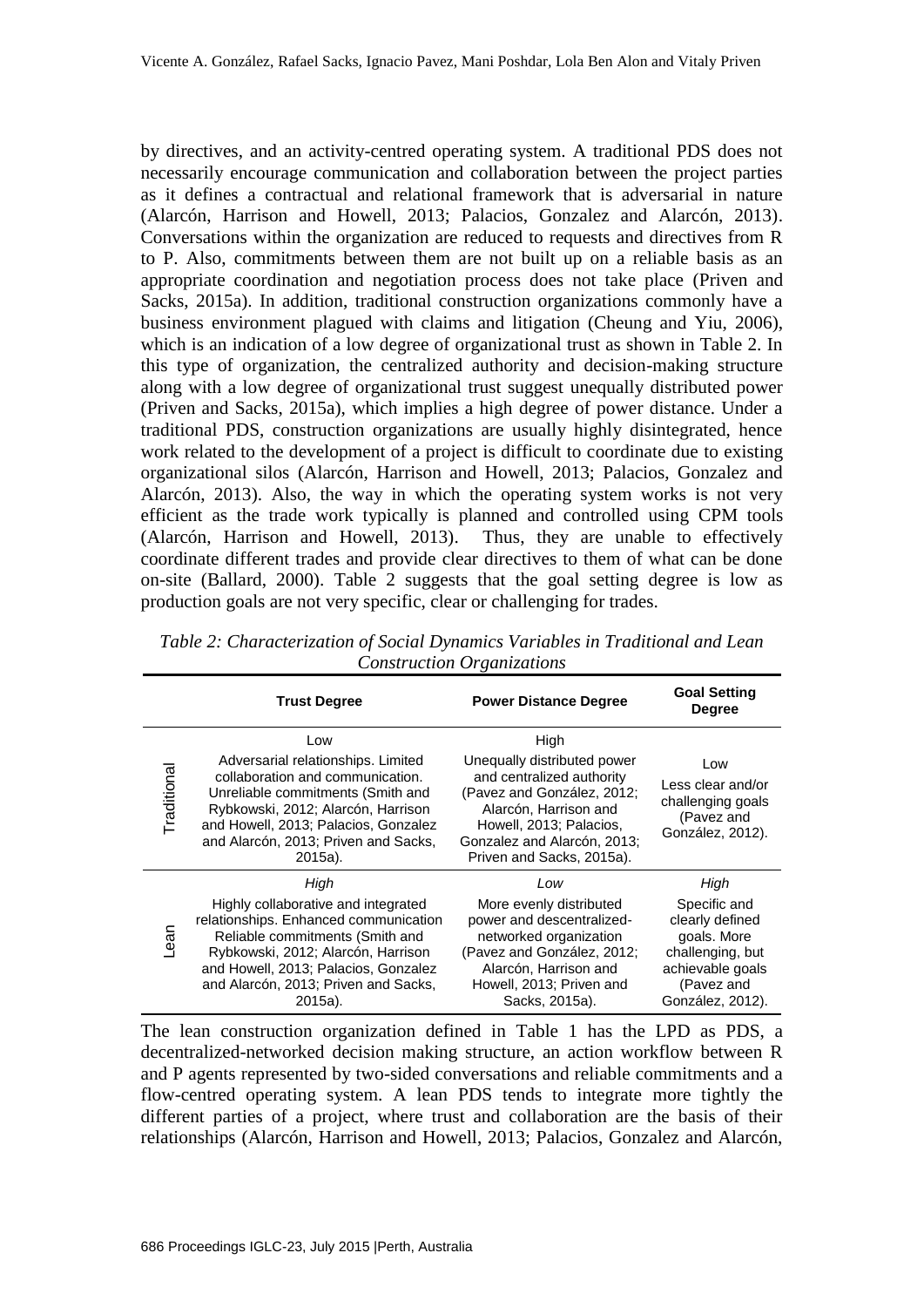2013). Conversations between R and P are made in a highly collaborative environment that engenders reliable commitments as an appropriate coordination and negotiation process take place (Priven and Sacks, 2015a). Accordingly, Table 2 shows that the degree of organizational trust is high. Decentralized-networked decision-making structures and higher degrees of trust have been observed in lean organizations, which suggests a low degree of power distance (Priven and Sacks, 2015a). In addition, LPS has proven to be an efficient operating system to plan and control trade work in construction organizations willing to become lean organizations (Alarcón, Harrison and Howell, 2013). LPS is able to control the workflow between trades and provide a reliable and clear basis to define what can be done on-site (Ballard, 2000). Thus, Table 2 proposes that the goal setting degree is high as production goals are specific, clear and challenging for trades.

## **CONCEPTUAL MODELING FRAMEWORK OF SOCIAL DYNAMICS WHEN IMPLEMENTING LEAN TOOLS**

In this section, the conceptual modelling framework of the interplay between social dynamics and lean thinking in construction is illustrated using an example with the LPS. The synergy and feedback loops between LPS and social dynamics are theoretically modelled. In Table 1, LPS falls into the "pure" lean category. However, a traditional organization in the process of becoming lean may have some of the lean elements shown in Table 1. For instance, a traditional/lean organization may have a DBB contract as PDS, LPS as operating system, and a partially decentralized organization.

Pavez and González (2012) have discussed how theoretically LPS and the social dynamics variables (trust, goal setting and power distance) could interact. Figure 1 shows a conceptual model of the hypothetical relationship between LPS and the social dynamics variables studied, and the resulting feedback loops and synergies. Note that only some LPS components and aspects have been used in the illustration. Pavez and González (2012) claimed that one of the deepest changes in successful projects using the LPS is the decrease of power distance. LPS helps to lift trust within the project, because the dynamic of the weekly work plan meetings decreases the perceived autocratic leadership and promotes positive exchanges between team members as the manager begins to listen more. This effect has been observed in four projects in which the 'Social Subcontract' was implemented together with the LPS (Priven and Sacks, in press). When this happens, PPC increases and the manager's behaviour during the meeting turns from advocacy to inquiry. Mayer, Davis and Schoorman (1995) stated that the variation of the attribution on trustworthiness varies the perceived level of trust between parties. Accordingly, incidents or actions that prompt a reappraisal of any of the trustee perceptions will impact trustworthiness and hence the perceived level of trust. Pavez and González (2012) argued that this social mechanism takes place within the LPS as the teamwork dynamic allows the perceived ability of the project team to be enhanced.

As a result, the LPS implementation may increase the perceived level of trust among project agents by enhancing their perceptions of their partners' ability, integrity and benevolence. Thus, LPS helps to reduce power distance, by allowing the agents of the project team to pool their own viewpoints with those of the manager in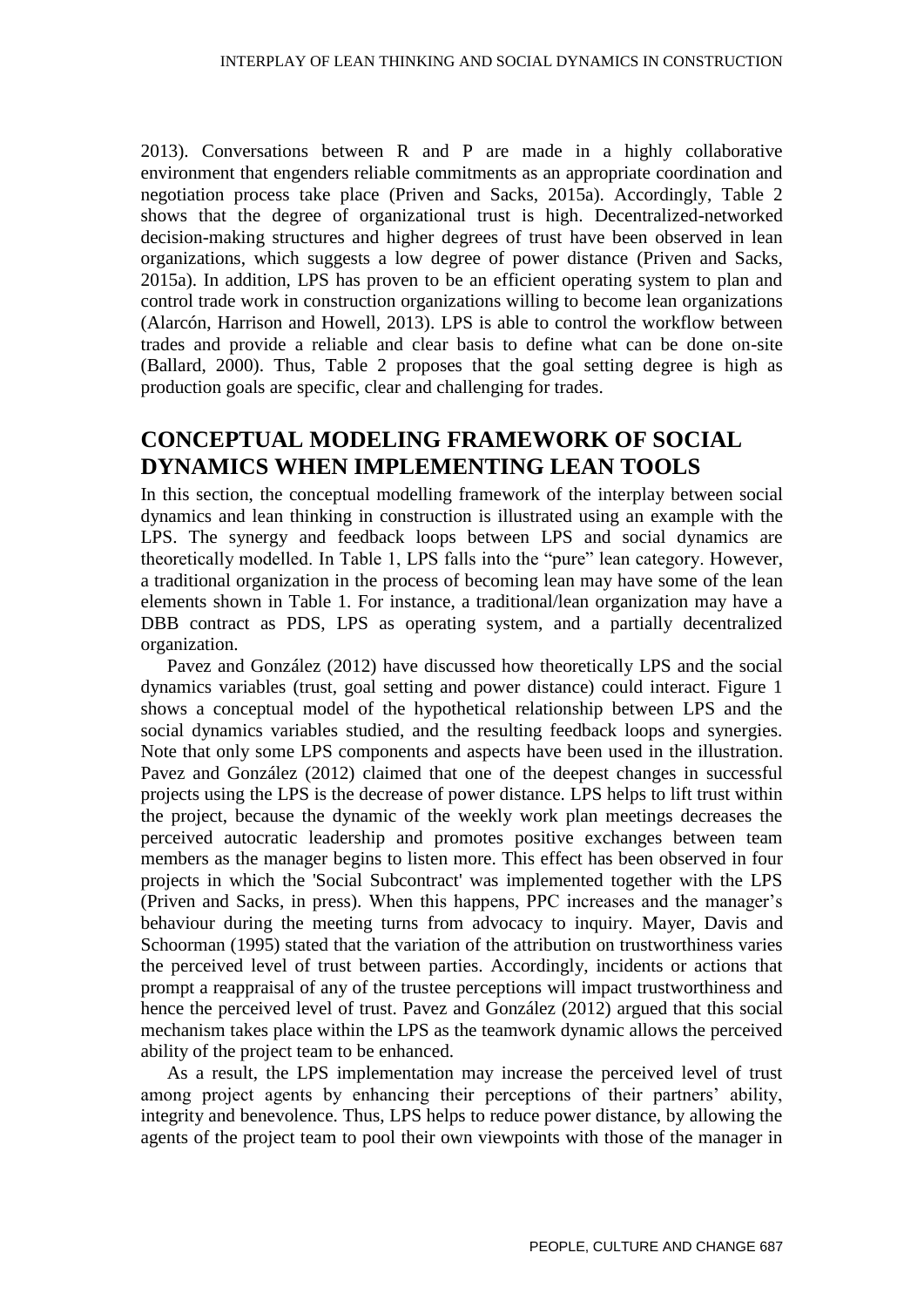such a way that the comments made by the manager are no longer perceived as orders, but as a way to understand other's perspectives with the aim of improving project performance (Pavez and González, 2012). As power distance decreases, communication channels are opened and collaboration is encouraged. Thus, the degree of trust shifts from low (traditional) to high (lean) within the organization.



*Figure 1: Feedback loops and synergy between LPS and social dynamics variables.*

LPS allows the project team to set specific, challenging and achievable goals. Ballard (2000) proposed the definition of these goals through the quality criteria for assignments that are part of the weekly work plan: definition, soundness, sequence, size and learning. In this regard, the constraints analysis process is instrumental, as what will be done is assessed against what can be done. The reliability of the commitment plan is tracked using the percentage of plan completed (PPC). Pavez and González (2012) claimed that PPC was originally created to manage the workflow uncertainty from a purely technical standpoint; however, PPC works as a social agreement that changes team dynamics as well. In particular, they argued that the process to build up the commitment plan and the systematic PPC review increase the commitment and alignment with the team goals (project performance). Pavez and González (2012) pointed out that the PPC evolution (when improved) linked with the Reasons for Non-Completion (RNC) allows the team to assess the perception of the past experience in a positive way, which guides the selection of more challenging and attainable future goals. Thus, the LPS implementation may improve goal-setting for planning project tasks (difficult, specific and attainable).

As mentioned, LPS changes power distance, which in turn influences the level of organizational trust through changes in the organizational dynamics. On the other hand, LPS modifies the organizational goal setting by acting on the PPC review, constraints analysis process and RNC review. The power distance-goal setting interaction allows the levels of trust to be updated and improved, which impacts on LPS, in turn engendering synergies and feedback loops with the social dynamics variables.

### **CONCLUSIONS**

This research has discussed the interplay between lean thinking and social dynamics in construction, through the analysis of a conceptual model representing the implementation of the LPS. From a practical standpoint, the model and the discussion provide guidelines for considering which social aspects are critical in the implementation of lean construction tools and what are the potential impacts and opportunities at both organizational and production levels.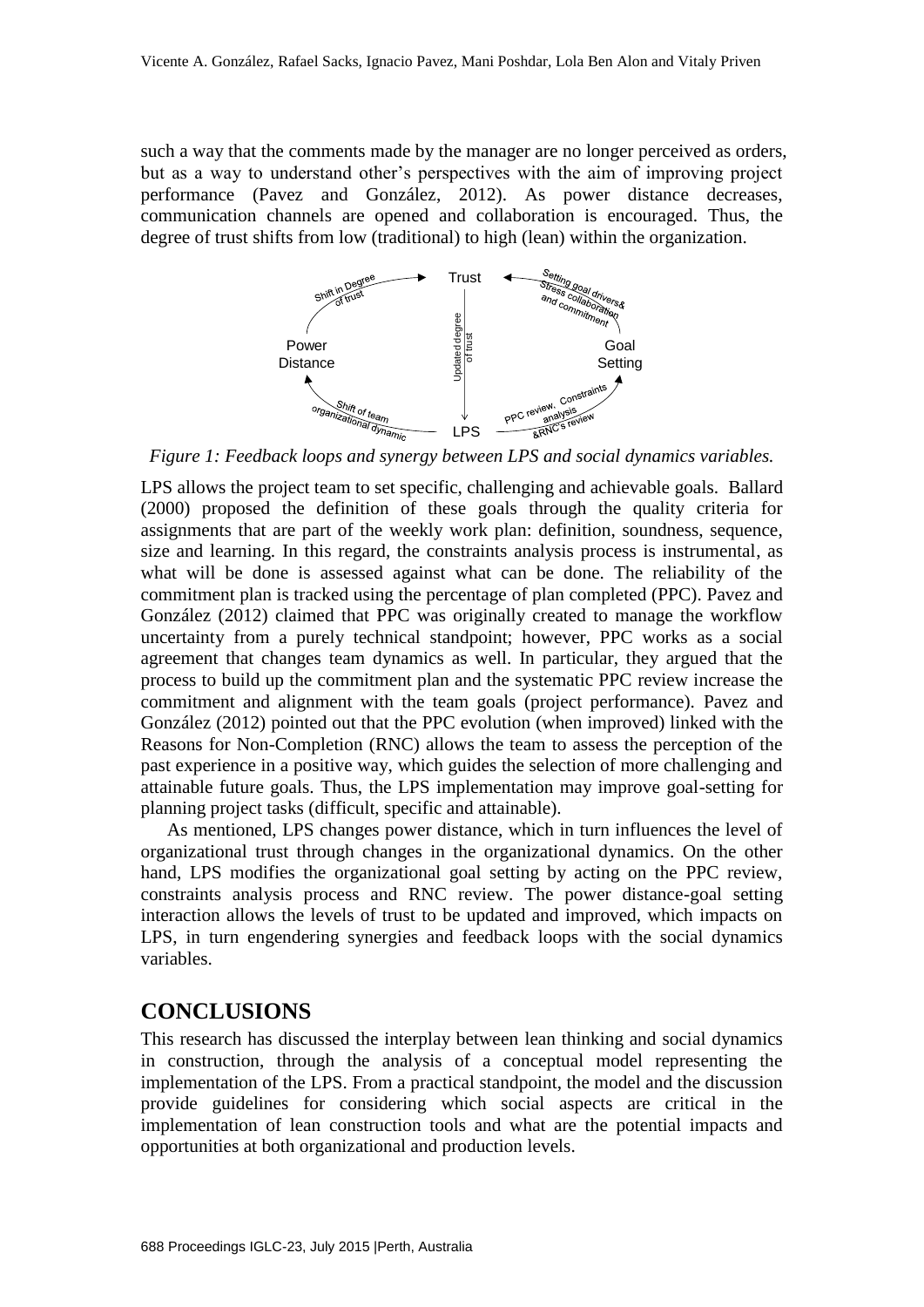The synergies and feedback loops between LPS and the social dynamics variables are modelled simplistically and several assumptions have been accepted to do so. A more comprehensive characterization of feedback loops and synergies between the studied variables is being developed and a numerical simulation is being prepared to enable research of the phenomena.

#### **REFERENCES**

- Alarcón, L. F., Diethelm, S., Rojo, O. and Calderon, R., 2005. Assessing the Impacts of Implementing Lean Construction. In: *Proc.13th Ann. Conf. of the Int'l Group for Lean Construction.* Sydney, Australia, July 19-21.
- Alarcón, L. F., Harrison, M. and Howell, G., 2013. Characterization of Lean Project Delivery. In: *Proc. 21st Ann. Conf. of the Int'l Group for Lean Construction*, Fortaleza, Brazil, July 31- August 2.
- Alarcón, L. F., Pavez, I., Diethelm, S. and Rojo, O., 2006. Preparing contractor organizations for implementing lean construction. In: *Proc. 2nd Specialty Conference on Leadership and Management in Construction*, Grand Bahama Island, Bahamas, May 4-6.
- Ballard, H. G., 2000. The last planner system of production control. Ph.D. the University of Birmingham.
- Chen, Y. Q., Liu, J. Y., Li, B. and Lin, B., 2011. Project delivery system selection of construction projects in China. *Expert Systems with Applications*, 38(5), pp. 5456- 5462.
- Cheung, S. O. and Yiu, T. W., 2006. Are construction disputes inevitable? *Transactions on Engineering Management*, 53(3), 456-470.
- Durlauf, S. and Young, H. P., 2001. *The new social economics*, Cambridge, MA, USA: MIT press.
- Emmitt, S. and Gorse, C. A., 2009. *Construction communication*, New Jersey: John Wiley & Sons.
- González, V. and Alarcón, L. F., 2010. *Uncertainty Management in Repetitive Projects Using WIP Buffers*, Germany: Lambert Academic Publishing.
- Hill, C. J., 1995. Communication on construction sites. In: *Proc. 11th Ann. Conf. of Association of Researchers in Construction Management (ARCOM)*. York, UK: Sept 18-20.
- Hofstede, G., Neuijen, B., Ohayv, D. D. and Sanders, G., 1990. Measuring organizational cultures: A qualitative and quantitative study across twenty cases. *Administrative science quarterly*, 35(2), pp. 286-316.
- Howell, G. A., 2010. New operating system for project management: consequences and opportunities. *ASCE, Journal of Construction Engineering and Management*, 137(10), pp.882-886.
- Kethers, S. and Schoop, M., 2000. Reassessment of the action workflow approach: empirical results. In: *Proc. 5th International Workshop on the Language-Action Perspective on Communication Modelling LAP*, Aachen, Germany, Sep 14-16.
- Kofman, F., 2008. *Conscious Business: how to build value through values*, Colorado, USA: Sounds True Inc.
- Konchar, M. and Sanvido, V., 1998. Comparison of US project delivery systems. *ASCE, Journal of Construction Engineering and Management*, 124(6), pp.435- 444.